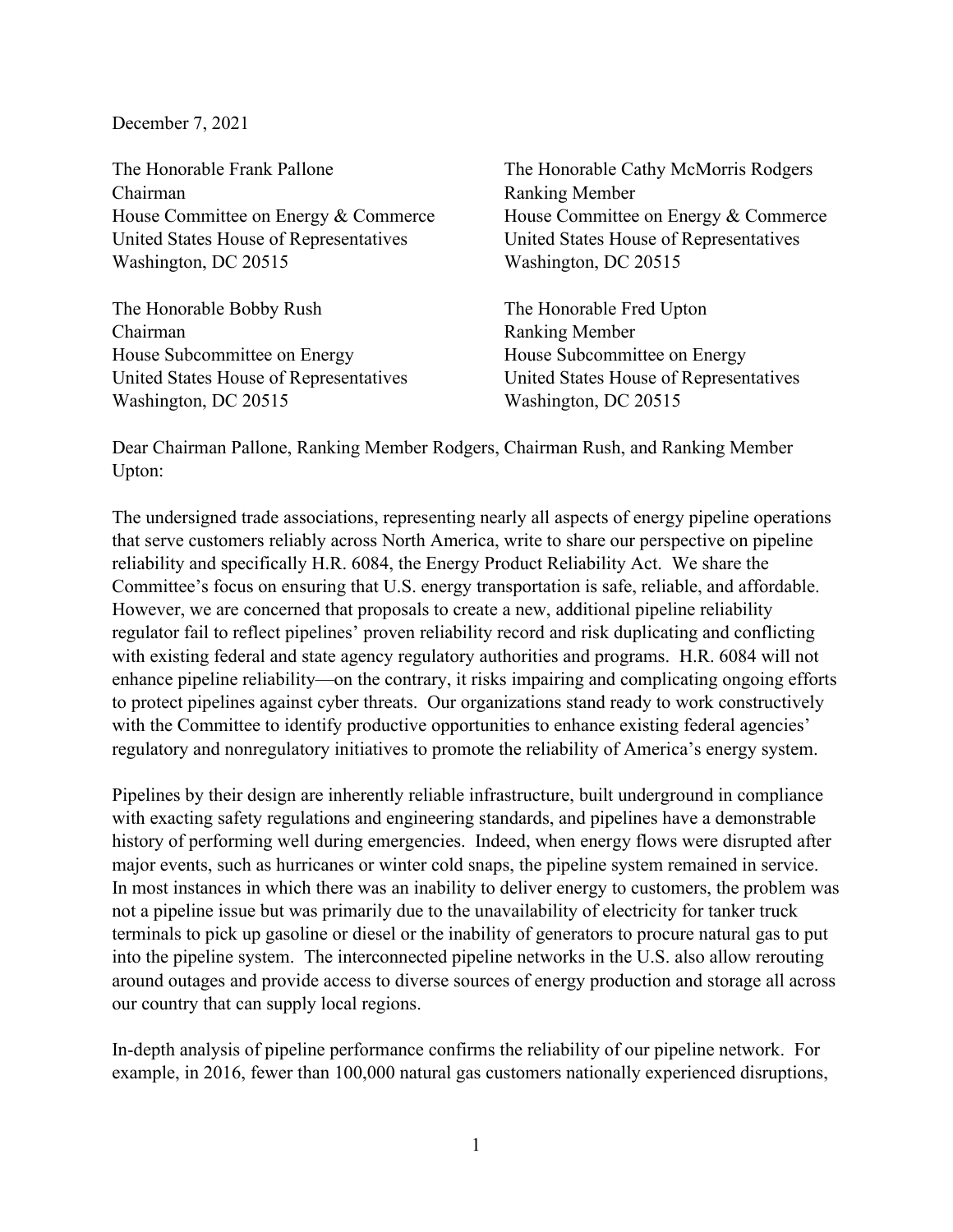while 8.[1](#page-1-0) million Americans experienced power outages.<sup>1</sup> Similarly, a 2017 INGAA survey of 51 interstate natural gas pipelines confirmed that over the ten-year period from 2006–2016, pipelines delivered 99.79% of contractual commitments to firm customers at the primary delivery points specified in their contract. During extreme weather events, pipelines have a verified record of *enabling* energy reliability—including reliable electricity generation—rather than hindering it. For example, the FERC-NERC joint investigation into Winter Storm Uri earlier this year concluded that natural gas pipelines "performed as expected . . . were not significantly affected by the cold weather and freezing conditions . . . [and] were only minimally affected by power outages because most have gas-fired compressors, redundant compression, and backup power."<sup>[2](#page-1-1)</sup> With respect to petroleum pipelines, Congressional review of the winter propane shortage in the Upper Midwest in 2014 found more than enough pipeline capacity was available for propane distributors to prepare for the cold weather season by stocking up supplies in previous months, but distributors failed to do so when they had the opportunity.

The cybersecurity authority that H.R. 6084 would give to FERC and the proposed Energy Product Reliability Organization duplicates existing and forthcoming U.S. Transportation Security Administration (TSA) pipeline cybersecurity and physical security programs and requirements. In May, TSA issued pipeline cybersecurity Security Directive (SD) 01, under which pipeline operators: 1) began formally reporting cyber incidents to the federal government, 2) reviewed their cyber programs, and 3) established 24/7 points of contact for government communication. In July, TSA issued a second, more extensive directive, SD 02, requiring pipeline operators to: 1) implement dozens of specific mitigation measures to protect against ransomware attacks and other known threats to information technology and operational technology systems, 2) develop and implement cybersecurity contingency and response plans, and 3) undergo annual cybersecurity architecture design reviews. Furthermore, TSA has indicated that it will undertake a notice and comment rulemaking to develop a permanent regulatory program in light of the temporary nature of the SDs. Similarly, the U.S. Department of Transportation Pipeline and Hazardous Materials Safety Administration (PHMSA) is responsible for setting pipeline design, maintenance, operations, and emergency preparedness regulations, many of which are intertwined with reliability and would be duplicated by or in direct conflict with potential Energy Product Reliability Organization standards.

H.R. 6084 not only creates duplicative and conflicting federal oversight authority, but it also interferes with state regulation of intrastate pipelines. From the natural gas perspective, FERC does not have authority over intrastate natural gas transmission pipeline systems or the natural gas distribution pipeline systems that local distribution companies operate; that authority belongs to individual state public utility commissions and other relevant regulatory entities. H.R. 6084 would directly conflict with the current scope of the Natural Gas Act and, without justification,

<span id="page-1-0"></span><sup>&</sup>lt;sup>1</sup> NATURAL GAS SYSTEMS: RELIABLE & RESILIENT, NATURAL GAS COUNCIL (2017),

http://naturalgascouncil.org/natural-gas-systems-reliable-resilient/. 2

<span id="page-1-1"></span> $2$  The February 2021 Cold Weather Outages in Texas and the South Central United States, FERC  $\&$ NERC (2021), https://www.ferc.gov/news-events/news/final-report-february-2021-freeze-underscoreswinterization-recommendations.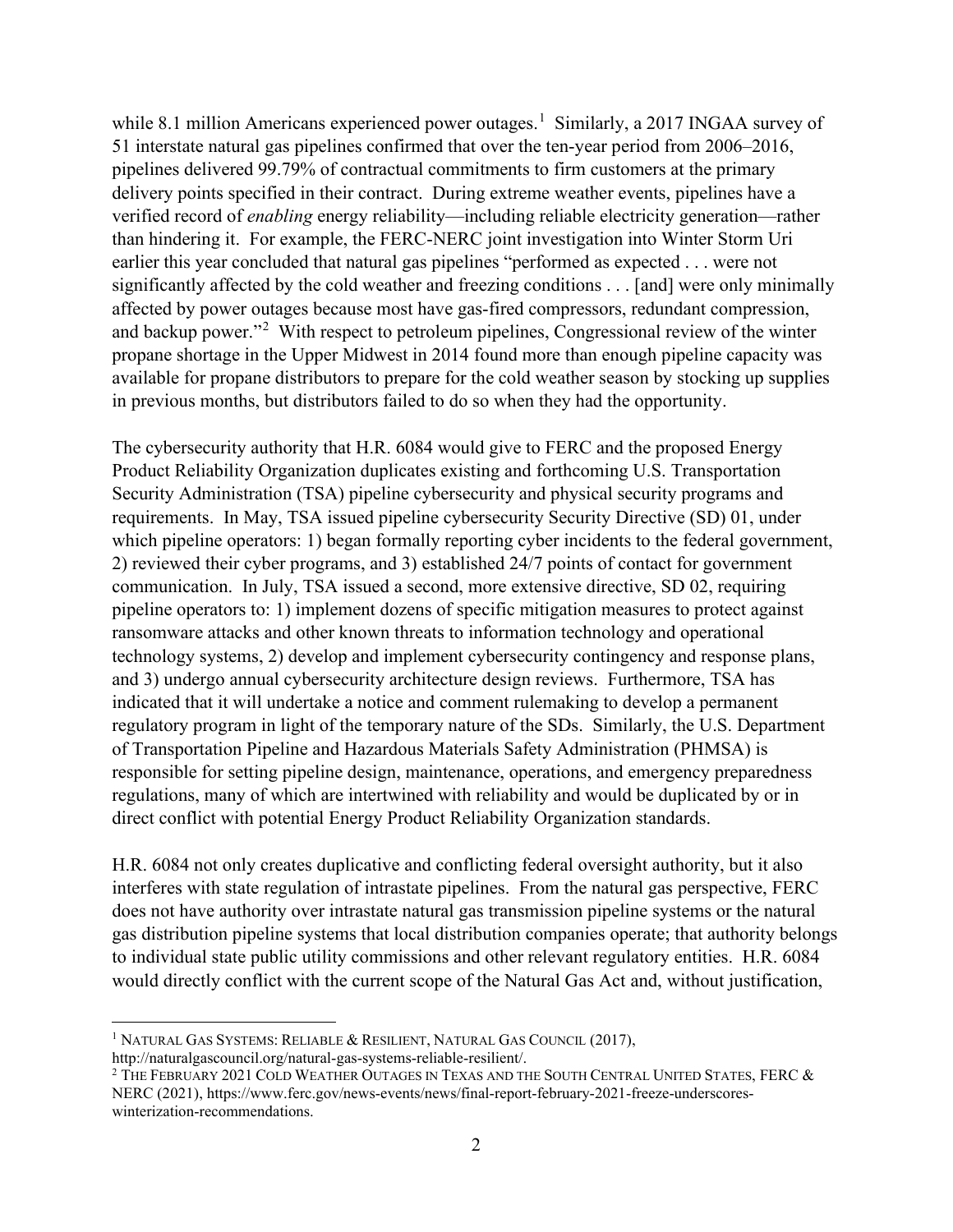completely upend how natural gas distribution and other intrastate pipelines are regulated nationwide. Potential conflicts with preexisting state jurisdiction over intrastate pipelines cannot be overemphasized.

In short, the new Energy Product Reliability Organization's sweeping regulatory authority is redundant when considering the authority already possessed by TSA, PHMSA, FERC, or other Federal or State agencies. Congress should pursue targeted solutions to specific problems rather than create an expansive new regulator that potentially will interfere with reliability-focused efforts of existing agencies and the energy industry.

Simply duplicating the electric reliability organization framework and applying it to pipelines will not effectively promote pipeline reliability. There are substantial differences in operations, markets, and regulations between pipeline systems and the electric grid. Moreover, with respect to electric reliability, it is important to recognize that petroleum and petroleum product pipelines transport crude oil, refined petroleum products and natural gas liquids, and that regional electric generation and transmission systems do not depend on such products for reliable operation.

Lastly, we note two significant limitations of the energy product reliability organization proposal that would impede its effectiveness. First, permitting-related obstacles to developing, expanding, and modernizing pipeline infrastructure—both at the federal and state level—represent perhaps the most significant threat to pipeline reliability, but the energy product reliability organization would not be equipped to resolve these obstacles. Industry efforts to further improve the reliability of pipeline systems are hampered when federal and state regulators resist expanding and modernizing those systems. This is particularly true in regions of our country that have increased their use of natural gas, oil, and refined products without a commensurate increase in pipeline capacity.<sup>[3](#page-2-0)</sup> Second, no pipeline reliability standard can change pipelines' obligations to serve customers in accordance with their federally- or state-regulated tariffs. It is those tariffs that determine which customers are prioritized for pipeline capacity during constrained periods, often based on pipeline customers' own choices about the level of reliability for which they wish to contract.

Our organizations believe that all members of Congress, and all Americans, expect that energy pipelines should be reliable—as do we. We are committed to working with the Committee and stakeholders from other industries to identify targeted policies to promote pipeline reliability, but we are concerned that the energy product reliability organization concept misses that mark. Energy product reliability is a function of the energy industry as a whole, and singling out pipelines is not an effective solution. As the Committee considers future hearings to discuss pipeline reliability, we encourage you to seek input from the federal and state government

<span id="page-2-0"></span><sup>3</sup> For example, ISO-New England has noted that the region is vulnerable to pipeline interruptions because there has been "tremendous growth in natural-gas-fired generating capacity . . . [b]ut the natural gas pipelines that deliver low-cost shale gas into the region have not been expanded at a commensurate pace." *Natural Gas Infrastructure Constraints,* ISO-NEW ENGLAND, https://www.iso-ne.com/about/what-we-do/in-depth/natural-gas-infrastructureconstraints (*last visited* Nov. 30, 2021).